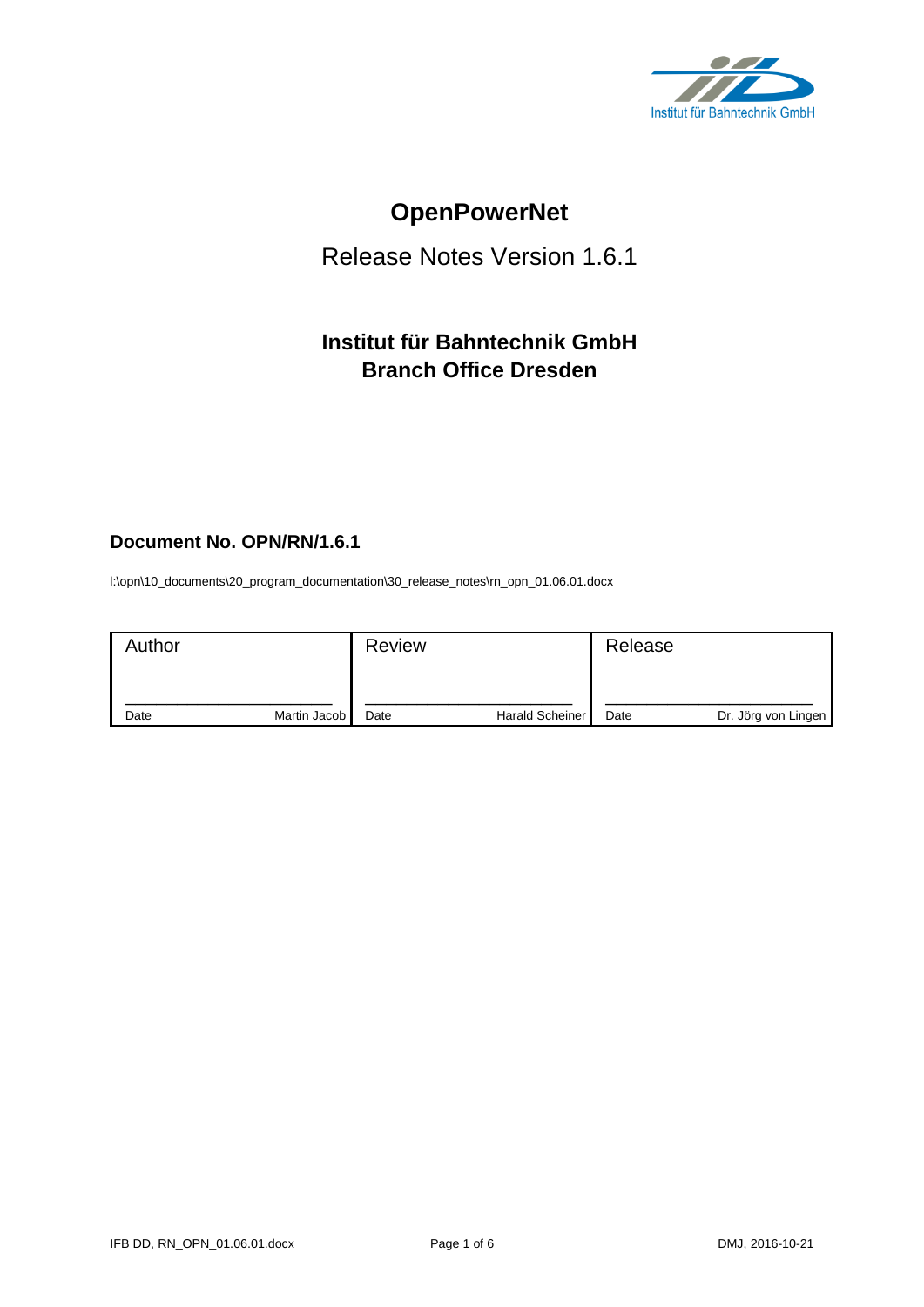

# **1 Introduction**

### **1.1 Overview**

The purpose of this document is to describe the changes and the status of OpenPowerNet version 1.6.1. The document contains:

- o List of delivered files on DVD,
- o Description of the main functionality,
- o Any restrictions known,
- o List of corresponding documentation and
- o Known issues.

### **1.2 Configuration**

See document Installation Instruction version 1.6.1 for required third-party software versions.

#### **1.3 Acronyms and abbreviations**

The following abbreviations are used within this document.

| <b>Abbreviat</b><br>ion | <b>Description</b>                |
|-------------------------|-----------------------------------|
| 2AC                     | 2 Phase AC                        |
| AC                      | <b>Alternating Current</b>        |
| <b>ATM</b>              | <b>Advance Train Module</b>       |
| DC                      | <b>Direct Current</b>             |
| <b>DVD</b>              | <b>Digital Versatile Disk</b>     |
| <b>GUI</b>              | <b>Graphical User Interface</b>   |
| <b>ODBC</b>             | <b>Open Database Connectivity</b> |
| <b>PSC</b>              | <b>Power Supply Calculation</b>   |

# **2 List of files on DVD delivery**

```
OPN InstallationInstruction 1.6.1.pdf
OPN_ReleaseNotes_1.6.1.pdf
OPN_UserManual_1.6.0.pdf
OpenPowerNet\my.ini
OpenPowerNet\createUser.bat
OpenPowerNet\OpenPowerNet-1.6.1.zip
OpenTrack\OpenTrack.V_1.8.3.2016-08-30.zip
ThirdPartyPrograms\ required by OpenPowerNet, see Installation Instructions
update\
```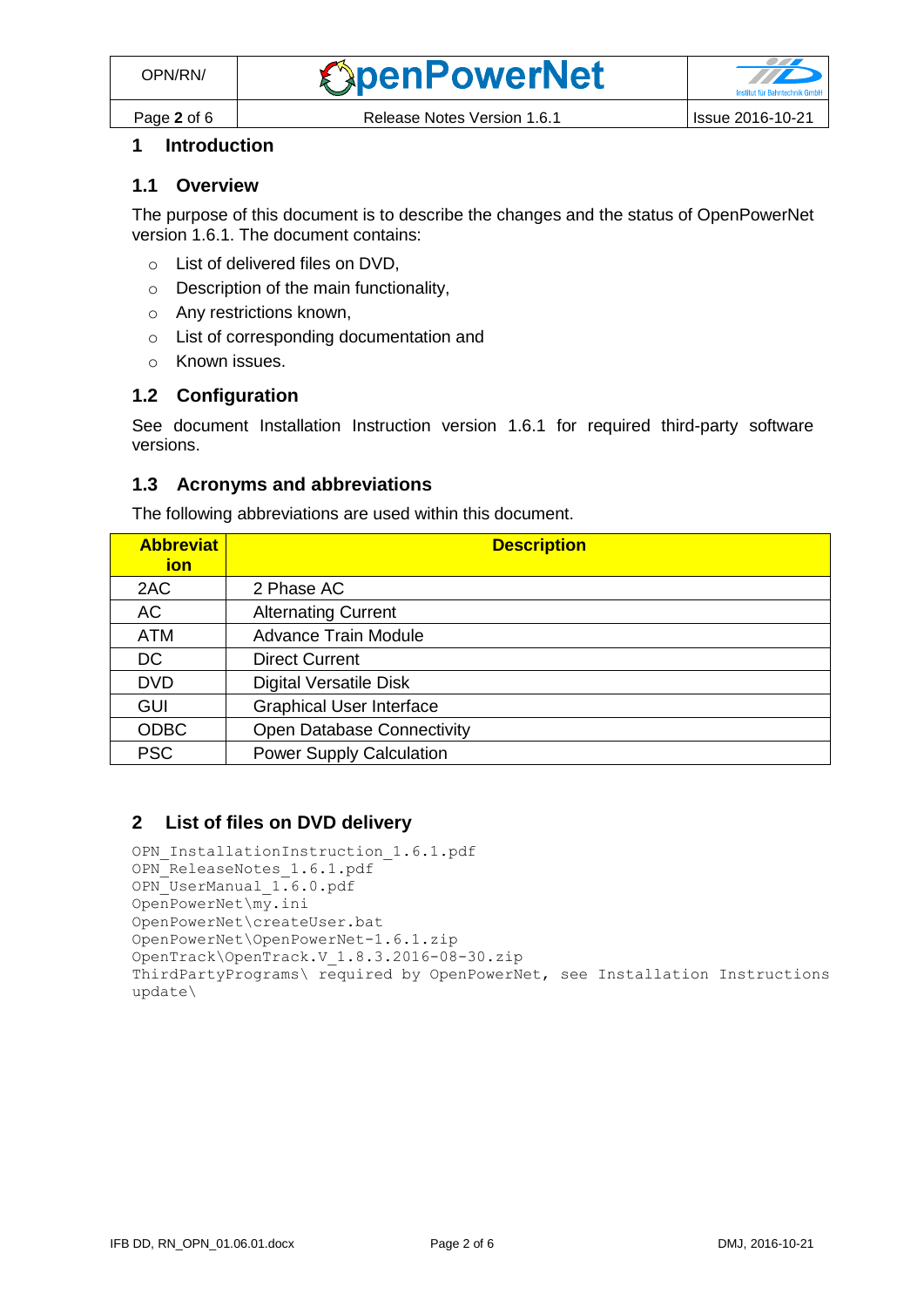

Page **3** of 6 Release Notes Version 1.6.1 Issue 2016-10-21

# **3 Main functionality**

OpenPowerNet version 1.6.1 has the following main functionality:

- Calculation of AC, 2AC and DC power supply system,
- Calculation of magnetic coupling of conductors is done internally,
- AC / 2AC power supply models:
	- o Transformer,
	- o Converter,
	- o Auto transformer,
	- o Booster transformer,
- DC power supply models:
	- o Rectifier/Inverter,
- Energy storage for stabilisation of line voltage and energy saving,
- Voltage limiting device model to limit the touch voltage,
- Calculation of tractive effort with retroactive effect to the railway operation simulator OpenTrack,
- Calculation regenerative braking,
- Consideration of tractive and braking current limitation,
- Consideration of power factor at vehicle pantograph,
- Calculation of electrical engines with single or multiple propulsion systems,
- Division of power consumption for multiple Train Operating Companies,
- Evaluation of engine energy storage,
- Consideration of coasting behaviour of the courses,
- Consideration of changing train mass at station stops,
- Calculation of short circuit currents,
- Quick evaluation of network structure using constant current engine model,
- Visualisation of results using prepared Excel-Files and
- <span id="page-2-0"></span>• Visualisation of results using the automated analysis of the Analysis Tool generating Excel and PDF files for:
	- o Minimum pantograph voltage,
	- o Maximum touch voltage,
	- o Maximum leakage current,
	- o Substation:
		- **Feeder current versus time and as TRLPC1,**
		- Busbar voltage versus time,
		- Power (P,Q,S) versus time and as TRLPC for input, output and total (per substation and total of all substations of a network),
		- Power factor versus time,
	- o Magnetic Field as flux density (B-field) and field strength (H-field),

 $\overline{a}$ 

<sup>1</sup> The **T**ime-**R**ated **L**oad **P**eriods **C**urve (TRLPC) shows the maximum or minimum of a set of varying window-size averages where the window time duration is defined by the x-axis value.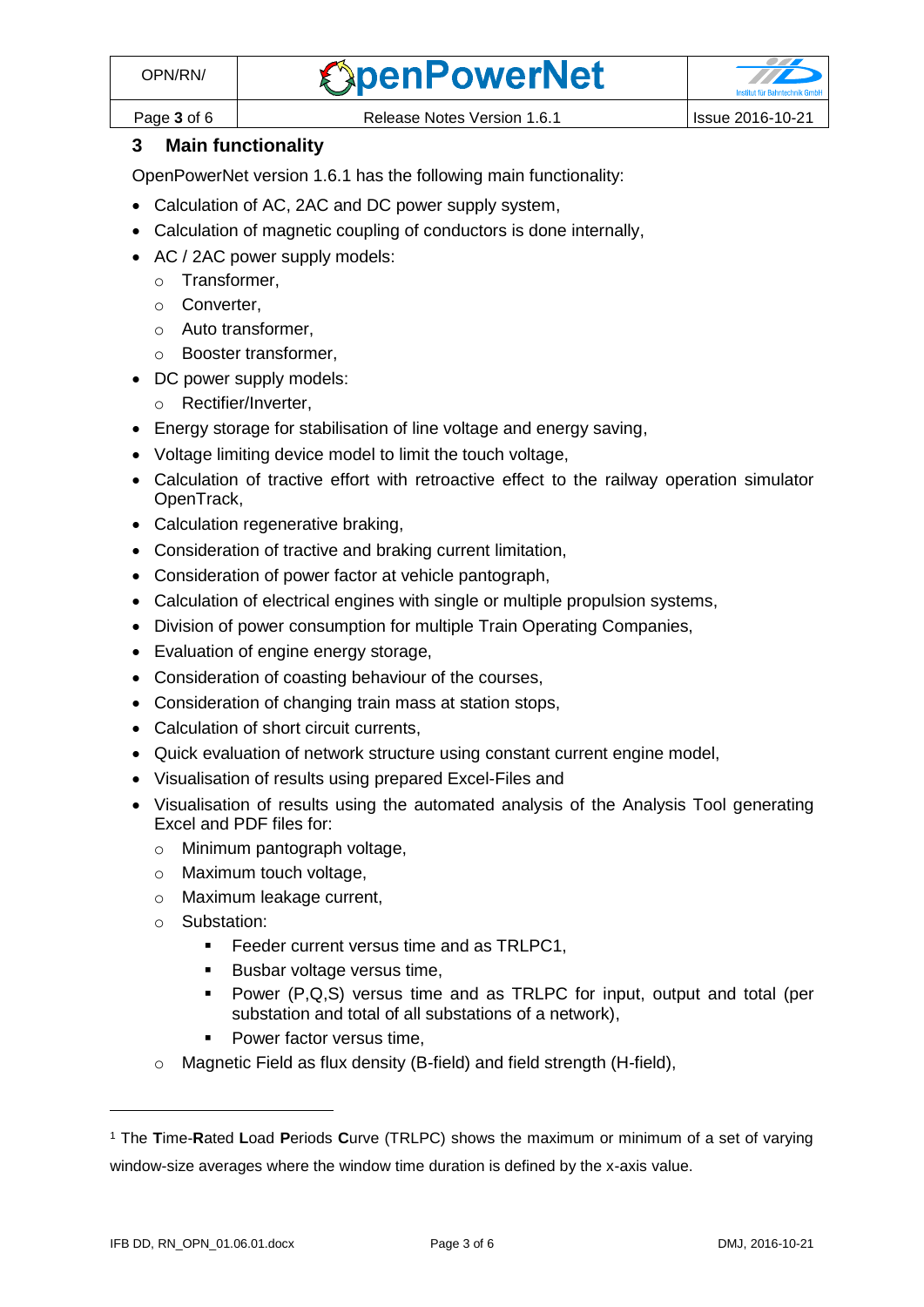| OPN/RN/     | <b><i><u>SpenPowerNet</u></i></b> |                         |
|-------------|-----------------------------------|-------------------------|
| Page 4 of 6 | Release Notes Version 1.6.1       | <b>Issue 2016-10-21</b> |

- $\circ$  [C](#page-2-0)onductor and connector current versus time and as TRLPC<sup>1</sup>,
- $\circ$  Voltage versus time and as TRLPC<sup>[1](#page-2-0)</sup>,
- o Energy overview,
- o Vehicle specific charts,
- o Vehicle specific overview

## **4 Changes since version 1.6.0**

- General:
	- o Analysis performance improvements.
	- o Minor bugfixes in GUI.
	- $\circ$  Update of Sentinel HASP runtime environment, see installation instructions.
- Analysis:
	- o Excel 2007 and 2010 will be used in a compatibility mode as some of the latest additions were not possible with these versions. Please upgrade to Excel 2013 or 2016 for best results! This applies particularly to creation of data labels for chart series (more chart series items) and the copyright label (no possibility to disable word wrapping).
	- o Create infrastructure items like stations and infeed positions in single chart series. This leads to less series (limit of 255 per chart) and speeds up output creation. Additionally it is now easier to move the labels around.
		- Note: In Excel compatibility mode (Excel 2007 or 2010) labels have to be created the old-fashioned way, one chart series per marker. This will lead to more chart series objects in the output files than with newer Excel versions, but less than in version 1.6.0.
	- $\circ$  Output for vehicles, charts: Use line and track ID for legend entry of chainage items (colored lines on y-max) if enabled in preset.
	- o Output for vehicles, charts: Center labels for chainage between axis minimum and maximum so that they are visible for multiple subcharts for limited x-axis.
	- $\circ$  Output for vehicles, charts: Set default maximum scale of speed axis to 50 km/h at least.
	- o Chart output: Now drawing major and minor tick marks for the chart axes. The previous behaviour (major tick marks only) may be enabled by setting Settings/Excel/PageSetup/@tickMarks to false in preset.
	- o Set Arial font for Excel footer like for the rest of the file.
	- $\circ$  Set default font for the workbook to prevent scaling issues, especially with Windows 10 version 1607 and default Calibri font.
	- o Set minimum size of markers to 2 to prevent Excel abort.
	- o Presets: Fixed usage of marker size setting, which was taken from the attribute @weight instead of MarkerStyle/@size. Updated the default presets accordingly (all Item elements with @style=marker). Default marker size is 3 (if not given in preset).
	- $\circ$  Presets: Adjusted parsing order so that general settings from custom preset file (e.g. @defaultTimeScaleMax) are used correctly even with an otherwise empty file.
	- o Bugfix #717, output for magnetic field and inline conductor currents:
		- The position of sections with length of 1 m gets rounded to the "from" slice in Selection Editor, which would lead to incorrect inclusion of the conductors from the previous section.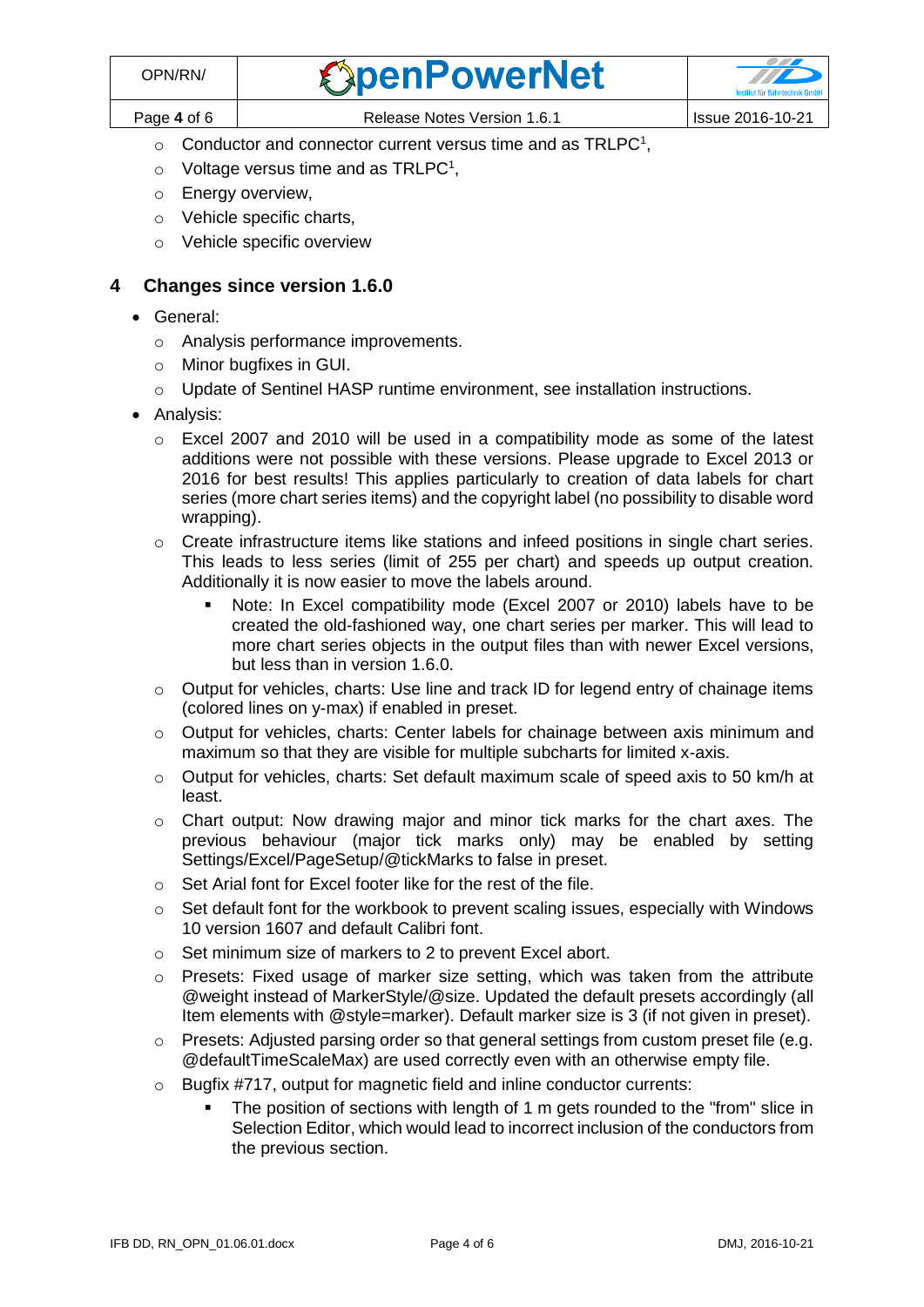o Fixed marker color for Excel compatibility mode.

- o Fixed legend entry for chainage change markers (if enabled in preset).
- o Fixed an error where output creation was aborted if vehicle chart selection contained y-values with mixed autoScale setting in preset.
- o Display a warning if the maximum number of 255 series per Excel chart is reached and continue to create the remaining output.

#### **5 Known restrictions**

OpenPowerNet is tested with OpenTrack version 1.8.3 (2016-08-30) and should only be used with this version.

OpenPowerNet is a single user application. It is not tested to use the same database for multiple users at the same time.

# **6 Version of corresponding documentation**

The following table lists the version of the documents related to OpenPowerNet 1.6.1.

| <b>Document</b>          | <b>Version</b> |
|--------------------------|----------------|
| Installation Instruction | 1.6.1          |
| User Manual              | 1.6.0          |

#### **7 Known issues**

The following table contains all known but unsolved issues.

| ID     | <b>Summary</b>                                                                                                                                                                                                                                                                                                   | <b>Status</b>       |
|--------|------------------------------------------------------------------------------------------------------------------------------------------------------------------------------------------------------------------------------------------------------------------------------------------------------------------|---------------------|
| 371    | When using larger time steps other than 1s, OpenTrack<br>sends the requests not for all courses in the same time<br>raster but OpenPowerNet is designed to calculate always in<br>the same time raster.                                                                                                          |                     |
|        | Workaround 1: Use always 1s simulation time steps.<br>Workaround 2: Set all times within OpenTrack in the raster<br>according to the selected simulation time step, e.g. for 3s<br>time step only time $hh:mm:00$ , $hh:mm:03$ , $hh:mm:06$                                                                      | Can't be<br>solved. |
|        | The simulation will be terminated by OpenPowerNet in case<br>of OpenTrack requests outside of the time raster.                                                                                                                                                                                                   |                     |
| 458    | The information of split, merged and connected courses is<br>not available in OpenPowerNet. Therefore the engine<br>energy storage of an engine will be reset to the initial values<br>even if the new course is connected with the previous<br>course and the two courses represent the same physical<br>train. | Open                |
| 582    | Creation of magnetic field image needs the desired<br>character set to be used for output set as system locale as<br>Matlab plot functions do not handle unicode characters.                                                                                                                                     | Open                |
| op1502 | Number of chart series in Excel is limited to 255 only.<br>Therefore the number of charts in ALL Engine Chart Types<br>is very limited and may be exceeded by the selection.                                                                                                                                     | Open                |